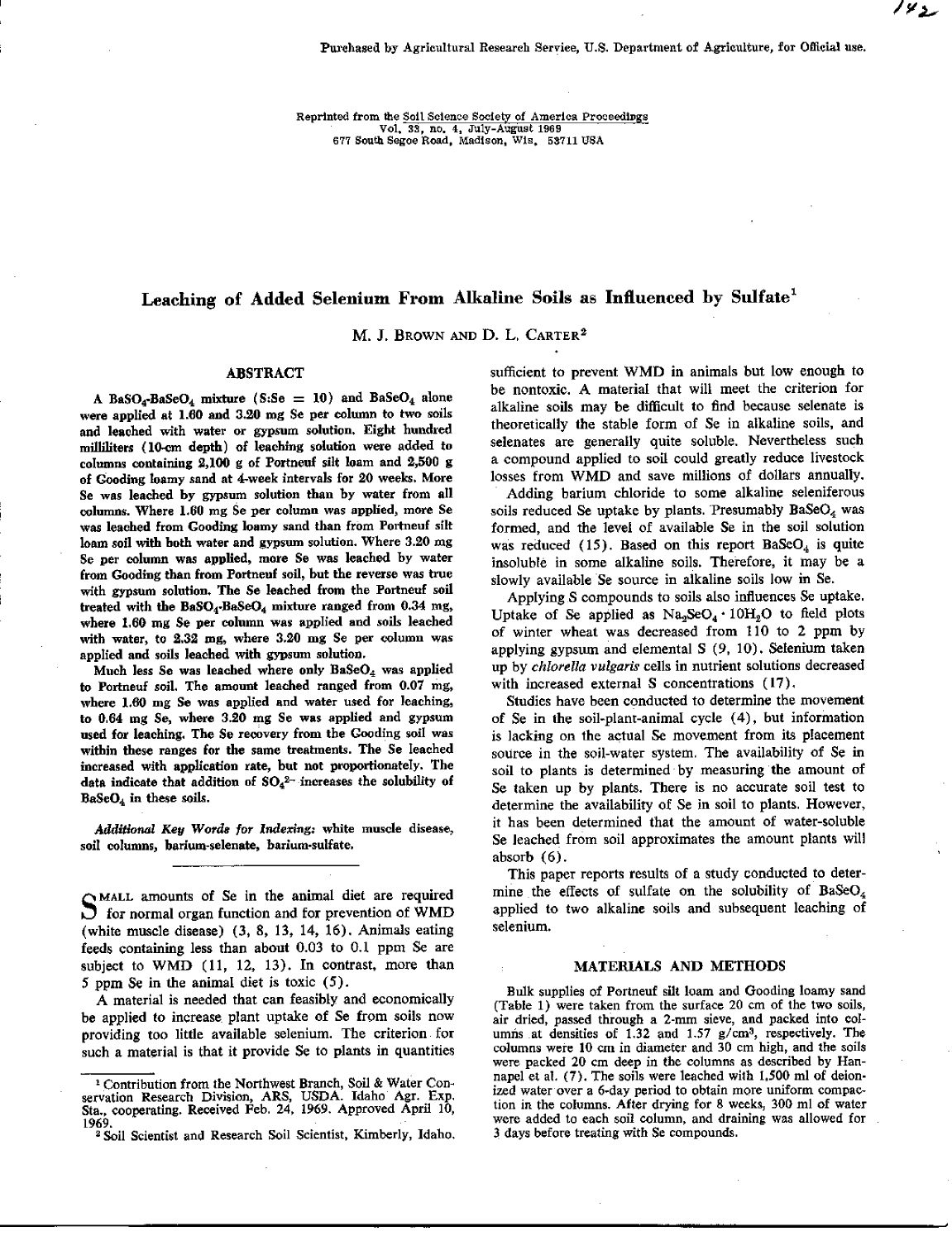Table **1-Cation exchange** capacity, **pH and particle size distribution of Portneuf and** Gooding soil

| Soil description                     |                       |                       |  |  |
|--------------------------------------|-----------------------|-----------------------|--|--|
|                                      | Portneuf<br>Silt loam | Gooding<br>loamy sand |  |  |
| Cation exchange capacity (meg/100)   | 23.9                  | 9.06                  |  |  |
| pH (1:25 soil: water soin)           | 7.8                   | 7.7                   |  |  |
| Particle size distribution<br>% sand | 25                    | 85                    |  |  |
| $%$ silt<br>% clay                   | 54<br>21              | 11<br>4               |  |  |

• Determined by sodium acetate method.

BaSeO<sub>4</sub> and a BaSO<sub>4</sub>-BaSeO<sub>4</sub> mixture (S:Se = 10) were applied in suspension at 1.6 and 3.2 mg Se per column, The materials were reagent grade chemicals, and the mixture was obtained by mechanically mixing appropriate amounts of the two salts. Four columns of each soil were treated with 1.6 mg Se as  $BaSeO<sub>4</sub>$ . Another group of four columns of each soil received 3.2 mg Se as BaSeO4. A third group was treated with the  $BaSO<sub>4</sub>$ -BaSe $O<sub>4</sub>$  mixture to give 1.6 mg Se per column. and a fourth group received the mixture at 3.2 mg Se per column. Eight columns of each soil received no Se. The materials were applied by using a cork borer to remove a core of moist soil 1.8 cm in diameter and 2.5 cm deep from the center of the surface of each column. The Se compounds were placed into the hole and the soil core was replaced.

Duplicate columns of the treated and control soils were leached with 800-ml portions of deionized water at 4-week intervals to displace the soil solution. Another group of duplicate columns were similarly leached with a saturated gypsum solution. After five leachings the soil was removed from the columns, cut into 5-cm sections, and prepared for Se analyses. Each soil section was thoroughly inixed and a l-g sample was placed in a 250-m1 beaker and predigested overnight with 5 ml  $HNO<sub>3</sub>$ . Four milliliters of 1:1  $HNO<sub>3</sub>$  and  $H<sub>2</sub>SO<sub>4</sub>$  were added and the samples were further digested without boiling until nearly dry. The sample was removed from the hotplate, cooled, and washed through a no. 1 Whatman filter paper. The filtrate was made to a 50-ml volume and analyzed for Se (1). The Se leached by water and saturated gypsum solution was determined fluorometrically (1). The quantities of Se leached from treated soils were corrected for the Se leached from untreated soils.

#### RESULTS AND DISCUSSION

The Se leached from Portneuf silt loam treated with the  $BaSO<sub>4</sub>-BaSeO<sub>4</sub> mixture ranged from 0.34 mg, where 1.60$ mg Se per column was applied and water used for leaching, to 2.32 mg, where 3.20 mg Se per column was applied and gypsum solution used for leaching (Table 2). Much less Se was leached where only  $BaSeO<sub>4</sub>$  was applied. The amount leached ranged from 0.07 mg, where 1.60 mg Se was applied and water used for leaching, to 0.64 mg Se, where 3.20 mg Se was applied and gypsum solution used for leaching. The Se recovered from the Gooding loamy sand was within these ranges for the same treatments (Table 2).

More Se was leached from all columns by saturated gypsum solution than by water (Table 2). Differences between the amounts leached by the two solutions were more pronounced at the highest application rate. Furthermore, the amount leached from the  $BaSO<sub>4</sub>-BaSeO<sub>4</sub>$  mixture was greater than that from  $BaSeO<sub>4</sub>$  alone. These results show that adding  $SO_4^2$  to the system increased BaSe $O_4$  solubility. This results because  $BaSO<sub>4</sub>$  is less soluble than BaSeO<sub>4</sub> (18). Different sources of  $SO_4^2$  were additive

**Table 2-Selenium leached with water or gypsum solution from Portneuf and Gooding soils treated with BaSeO4 and a BaSO4-BaSe04 mixture**

| Material                                                                                                                                         | Amount<br>applied             | Leaching                                                                                                        |                                                  | Se leached*                                   |  |
|--------------------------------------------------------------------------------------------------------------------------------------------------|-------------------------------|-----------------------------------------------------------------------------------------------------------------|--------------------------------------------------|-----------------------------------------------|--|
|                                                                                                                                                  |                               | solution                                                                                                        | Portneuf                                         | Gooding                                       |  |
|                                                                                                                                                  | mg                            |                                                                                                                 | mg                                               |                                               |  |
| BaSO, BaSeO,                                                                                                                                     | 1.60<br>1.60<br>3.20<br>3, 20 | Water<br>Gypsum<br>Water<br>Gypsum                                                                              | $0.34$ $cd$<br>$0.51$ bod<br>$0,88$ bod<br>2.32a | $0.49$ bod<br>0.76 bed<br>1,23 abc<br>1.55 ab |  |
| <b>BaSeO,</b>                                                                                                                                    | 1.60<br>1.60<br>3, 20<br>3.20 | Water<br>Gypsum.<br>Water<br>Gypsum                                                                             | 0.07 d<br>0.17 od<br>$0.09$ $cd$<br>0.84 bed     | 0, 15 cd<br>0.28 ed<br>0.19cd<br>0.31 ed      |  |
|                                                                                                                                                  |                               | Атегадез                                                                                                        |                                                  |                                               |  |
| BaSO, -BaSeO,<br>BaSeO,                                                                                                                          |                               |                                                                                                                 | 1.02<br>0.24                                     | 1.01<br>0.24                                  |  |
|                                                                                                                                                  |                               | Water<br>Gypsum                                                                                                 | 0.34<br>0.91                                     | 0.62<br>0.73                                  |  |
|                                                                                                                                                  |                               | Statistical significance of comparisons at the 1% probability level:                                            |                                                  |                                               |  |
| Water vs gypsum solution<br>BaSEO, vs. BaSO, -BaSeO,<br>$1.60$ vs $3.20$ mg Se per column<br>Gooding vs. Portneuf soil<br>$Sol1 \times solution$ |                               | S Soil × material<br>S Soil × rate<br>S Solution x material<br>NS Solution × rate<br>$S$ Material $\times$ rate |                                                  | NS.<br>s<br>S<br>S<br>s                       |  |

\* Values followed by the same letter do not differ significantly.

in this effect on  $BaSeO<sub>4</sub>$  solubility as evidenced by greater Se leaching where the mixture was applied and gypsum solution used for leaching than where  $BaSeO<sub>4</sub>$  alone was applied and gypsum solution used. Greater  $BaSeO<sub>4</sub>$  solubility should mean greater Se availability to plants in contrast to reports that applying elemental S and gypsum reduces Se uptake (9, 10). Results from a field study verified that  $SO_4^2$ - applied to the Portneuf soil increases Se uptake by alfalfa [D. L. Carter, M. J. Brown, and C. W. Robbins. 1969. Selenium concentrations in alfalfa from several sources applied to a low selenium, alkaline soil. Soil Sci. Soc. Amer. Proc. Vol. 33 (in press).]. For example, when  $BaSeO<sub>4</sub>$  was applied at 2 kg Se/ha (approximately equivalent to 1.6 mg Se/column) to Portneuf soil in the field, the resulting Se concentration in alfalfa was 6.05 ppm. When the same amount of Se was applied as a  $BaSO<sub>4</sub>-BaSeO<sub>4</sub>$  mixture, the resulting plant concentration. was 33.80 ppm. Adding the BaSO<sub>4</sub> caused a fivefold increase in Se uptake. Adding  $BaSO<sub>4</sub>$  to the soil columns receiving 1.60 mg Se resulted in a fivefold increase in the quantity of Se leached by water from the Portneuf soil (Table 2). Thus, in the Portneuf soil, Se availability is controlled by BaSeO<sub>4</sub> solubility.

 $\frac{3}{\gamma_2}$ 

 $\sim$  and  $\sim$   $\sim$   $\sim$ 

 $\begin{array}{c} 1 \\ 1 \\ 1 \end{array}$ 

The effects of  $SO_4^{2-}$  on BaSeO<sub>4</sub> solubility or Se availability became more pronounced with time (Fig. 1 and 2). Evidently more  $BaSeO<sub>4</sub>$  is dissolved as the reaction time is increased, and the overall effects are accumulative. The effects of  $SO_4^2$  differed with the soil where 3.20 mg Se was applied. At this rate the  $SO_4^2$ - had a much greater effect in the Portneuf soil than in the sandy Gooding soil (Fig. 1 and 2). The reason for this difference is not known, but is must be associated with differences in soil properties. The difference between soils was not so evident at the low Se application rate (Table 2).

More Se was leached from the high application rate on both soils (Table 2). Here again differences between the amounts leached from low and high application rates were greater on the Portneuf soil. More Se was leached from the Gooding than the Portneuf soil for all treatments except where 3.20 mg Se were applied and saturated gypsum solution was used for leaching.